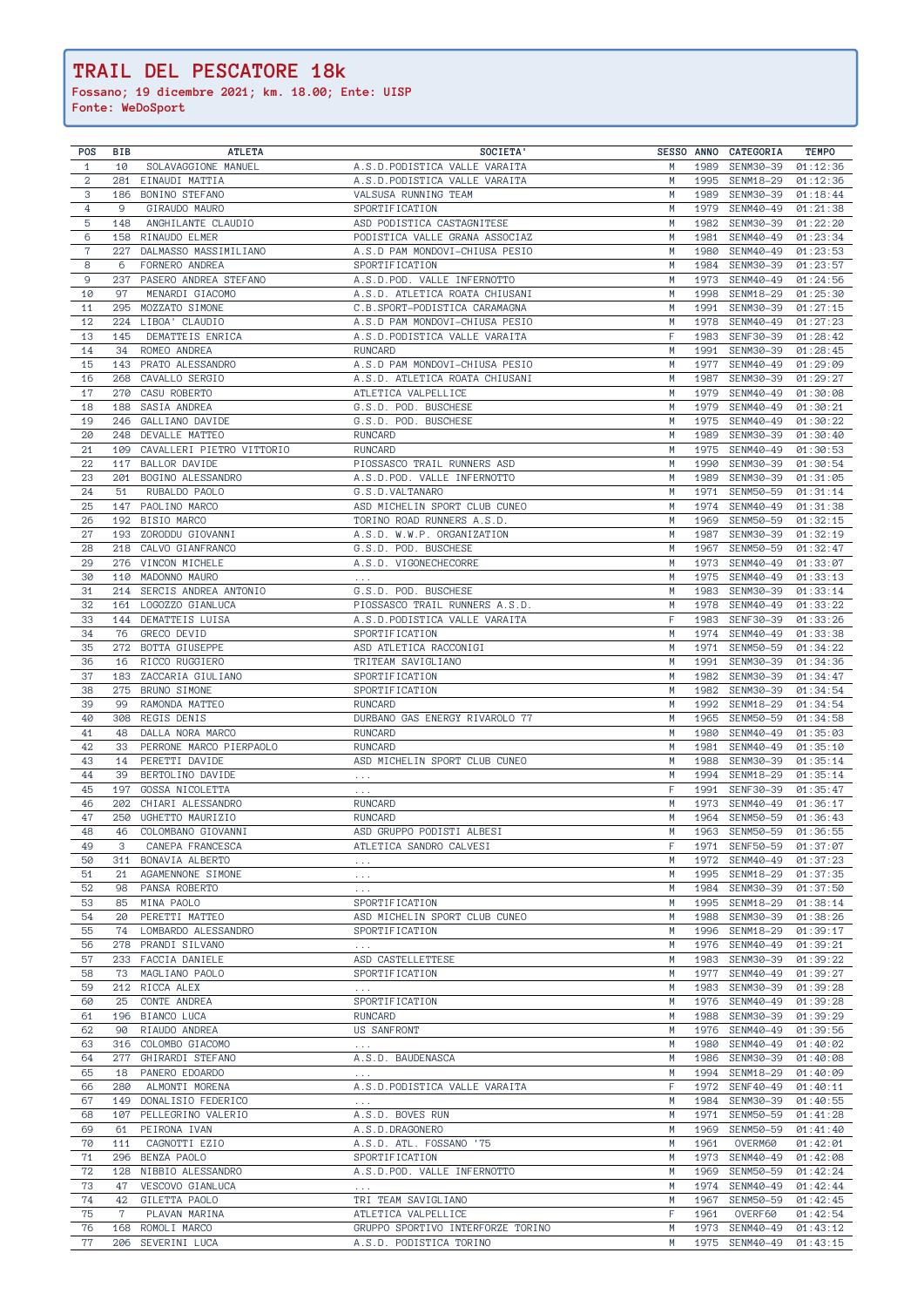## **TRAIL DEL PESCATORE 18k**

**Fossano; 19 dicembre 2021; km. 18.00; Ente: UISP Fonte: WeDoSport**

| 78         |     | 131 SERI ENRICO                               | SPORTIFICATION                            | M      |      | 1973 SENM40-49 01:43:19   |                      |
|------------|-----|-----------------------------------------------|-------------------------------------------|--------|------|---------------------------|----------------------|
| 79         | 52  | TESIO LIVIO                                   | SPORTIFICATION                            | M      | 1972 | SENM40-49                 | 01:43:24             |
| 80         | 292 | VIORA ELISA                                   | TORINO ROAD RUNNERS                       | F      |      | 1989 SENF30-39            | 01:43:25             |
| 81         | 78  | ALLORA ANDREA                                 | SPORTIFICATION                            | M      | 1981 | SENM40-49                 | 01:43:39             |
| 82         | 299 | RIZZO DAVIDE                                  | ATLETICA SALUZZO                          | M      | 1987 | SENM30-39                 | 01:44:02             |
| 83         | 213 | MANCA BRUNO                                   | G.S.D. POD. BUSCHESE                      | M      | 1967 | SENM50-59                 | 01:44:14             |
| 84         | 77  | COLMO ALESSANDRO                              | SPORTIFICATION                            | M      | 1977 | SENM40-49                 | 01:44:30             |
|            |     |                                               |                                           |        |      |                           |                      |
| 85         |     | 274 PALMIERO FRANCESCO                        | $\alpha$ , $\alpha$ , $\alpha$            | M      | 1993 | SENM18-29                 | 01:44:56             |
| 86         |     | 114 BARBIERO STEFANO                          | G.S.R. FERRERO A.S.D.                     | M      |      | 1980 SENM40-49            | 01:45:14             |
| 87         | 126 | FISSORE ALESSANDRA                            | ASD ATLETICA RACCONIGI                    | F      |      | 1972 SENF40-49            | 01:45:23             |
| 88         | 286 | DE SANTIS NICOLE                              | POL. TEAM BRIANZA LISSONE                 | F      | 1993 | SENF18-29                 | 01:45:58             |
| 89         |     | 266 LEARDO FEDERICO                           | SPORTIFICATION                            | M      | 1988 | SENM30-39                 | 01:46:14             |
| 90         |     | 121 SILVESTRO DANIEL                          | $\mathbf{r} \rightarrow \mathbf{r}$ .     | M      | 1992 | SENM18-29                 | 01:46:15             |
| 91         |     | 164 BOTTERO GIANLUCA                          | $\alpha$ , $\alpha$ , $\alpha$            | M      |      | 1983 SENM30-39            | 01:46:25             |
| 92         | 273 | MARTINO MASSIMILIANO                          | TORINO ROAD RUNNERS A.S.D.                | M      |      | 1970 SENM50-59            | 01:46:33             |
| 92         | 255 | DANNI DIEGO                                   | SPORTIFICATION                            | M      | 1973 | SENM40-49                 | 01:46:33             |
| 94         | 289 | MASSELLO PATRICH                              | A.S.D. VIGONECHECORRE                     | M      | 1973 | SENM40-49                 | 01:47:37             |
| 95         | 291 | PERUCCA MARCO                                 | C.B.SPORT-PODISTICA CARAMAGNA             | M      | 1984 | SENM30-39                 | 01:47:53             |
| 96         |     | 304 OBERTO FRANCESCO                          | A.S.D.DRAGONERO                           | M      | 1986 | SENM30-39                 | 01:47:54             |
| 97         |     | 177 PECOLLO SILVANA                           | A.S.D. ATLETICA ROATA CHIUSANI            | F      |      | 1966 SENF50-59            | 01:49:06             |
|            |     |                                               |                                           |        |      |                           |                      |
| 98         |     | 254 BERNARDI LORIS                            | SPORTIFICATION                            | M      |      | 1982 SENM30-39            | 01:49:06             |
| 99         | 103 | TASSONE MANUEL                                | $\mathbf{r}=\mathbf{r}+\mathbf{r}$ .      | M      | 1978 | SENM40-49                 | 01:49:18             |
| 100        | 236 | DISDERO MANUEL                                | SPORTIFICATION                            | M      |      | 1979 SENM40-49            | 01:49:46             |
| 101        | 119 | OCCELLI EZIO                                  | ATL. MONDOVI'-ACQUA S.BERNARDO            | M      |      | 1973 SENM40-49            | 01:49:56             |
| 102        | 305 | BERTONE FLAVIO                                | PODISTICA VALLE INFERNOTTO                | M      | 1974 | SENM40-49                 | 01:50:01             |
| 103        | 75  | BAGGIA PAOLO                                  | SPORTIFICATION                            | M      | 1962 | SENM50-59                 | 01:51:22             |
| 104        | 239 | FRESIA GIANCARLO                              | A.S.D. BOVES RUN                          | M      | 1967 | SENM50-59                 | 01:52:04             |
| 105        | 265 | BORZANI LISA                                  | BERGAMO STARS ATLETICA                    | F      | 1979 | SENF40-49                 | 01:52:50             |
| 106        | 151 | BOTTA MANUELA                                 | A.S.D. PODISTICA CARAGLIESE               | F      | 1974 | SENF40-49                 | 01:52:53             |
| 107        | 62  | SCAVONE LUCA                                  | A.S.D. PODISTICA VALLE INFERNOTTO         | M      | 1977 | SENM40-49                 | 01:53:36             |
| 108        | 112 | MANDRILE PAOLO                                | ASD MICHELIN SPORT CLUB CUNEO             | M      | 1972 | SENM40-49                 | 01:53:39             |
| 109        |     | 293 TURCO NICOLO                              |                                           | M      | 1987 | SENM30-39                 | 01:53:50             |
| 110        | 96  | ABBONA ANNALISA                               | $\alpha$ , $\alpha$ , $\alpha$            |        |      | 1985 SENF30-39            | 01:53:59             |
| 111        |     | 162 GAIERO ROMANO                             | $\alpha$ , $\alpha$ , $\alpha$            | M      | 1958 |                           |                      |
|            |     |                                               | A.S.D PAM MONDOVI-CHIUSA PESIO            |        |      | OVERM60                   | 01:54:30             |
| 112        | 79  | GIRAUDO FEDERICO                              | CREA TEAM                                 |        |      | 1974 SENM40-49            | 01:54:32             |
| 113        | 30  | NEGRI STEFANO                                 | ASD TEAM MARGUAREIS                       | M      | 1969 | SENM50-59                 | 01:54:49             |
| 114        | 240 | DELFINO LUCA                                  | <b>RUNCARD</b>                            | M      | 1980 | SENM40-49                 | 01:54:55             |
| 115        |     | 241 DELFINO ROBERTO                           | A.S.D. DYNAMIC CENTER VALLE BELBO         | M      | 1980 | SENM40-49                 | 01:55:35             |
| 116        |     | 190 COSTAMAGNA SILVIA                         | $\mathbf{r} \rightarrow \mathbf{r}$ .     |        | 1986 | SENF30-39                 | 01:55:51             |
| 117        |     | 312 FILIPPELLI GIUSEPPE                       | SPORTIFICATION                            | M      | 1956 | OVERM60                   | 01:56:39             |
| 118        |     | 176 DI FONZO ROBERTO                          | SPORTIFICATION                            | M      | 1982 | SENM30-39                 | 01:56:45             |
|            |     |                                               |                                           |        |      |                           |                      |
| 119        | 315 | TEALDI MARIA PIA                              | $\mathbf{r} = \mathbf{r} + \mathbf{r}$ .  | F      | 1983 | SENF30-39                 | 01:56:58             |
| 120        |     | 178 LINGUA GIANFRANCO                         | ATL. VALVERMENAGNA                        | M      | 1961 | OVERM60                   | 01:57:01             |
| 121        |     |                                               | <b>RUNCARD</b>                            | M      | 1971 | SENM50-59                 |                      |
|            |     | 102 BERTONE MASSIMO                           |                                           |        |      |                           | 01:57:10             |
| 122        | 191 | YUDITSKAYA ANASTASIA                          | PIOSSASCO TRAIL RUNNERS ASD               | F      | 1992 | SENF18-29                 | 01:57:19             |
| 123        | 57  | BUORA FABIO                                   | PIOSSASCO TRAIL RUNNERS                   | M      | 1973 | SENM40-49                 | 01:57:20             |
| 124        | 319 | ARMANDO LODOVICO                              | $\alpha$ , $\alpha$ , $\alpha$ ,          | M      | 1952 | OVERM60                   | 01:57:31             |
| 125        | 226 | BERTA ANTONELLO                               | A.S.D. ATLETICA FOSSANO '75               | M      | 1963 | SENM50-59                 | 01:57:31             |
| 126        | 211 | MAZZETTE PIETRO                               | A.S.D. ATL. FOSSANO '75                   | M      | 1972 | SENM40-49                 | 01:57:38             |
| 127        | 195 | MOCCIA LEONARDO                               | TORINO ROAD RUNNERS A.S.D.                | M      | 1965 | SENM50-59                 | 01:57:42             |
| 128        | 310 | ARNALDI GUIDO                                 | $\alpha$ , $\alpha$ , $\alpha$            | M      | 1968 | SENM50-59                 | 01:57:53             |
| 129        | 220 | HERTEL CRISTINA                               | G.S.D. POD. BUSCHESE                      |        |      | 1972 SENF40-49            | 01:57:57             |
| 130        | 219 | MOGNA VALERIO                                 | G.S.D. POD. BUSCHESE                      | M      | 1965 | SENM50-59                 | 01:57:57             |
| 131        | 94  | RAIMONDO MARCO                                | $\alpha$ , $\alpha$ , $\alpha$            | M      | 1985 | SENM30-39                 | 01:58:02             |
| 132        | 229 | CRICCO MARCO                                  | $\sim$ $\sim$ $\sim$                      | M      | 1970 | SENM50-59                 | 01:58:14             |
| 133        | 113 | PORCU ROBERTO                                 | A.S.D. PODISTICA TORINO                   | M      | 1968 | SENM50-59                 | 01:59:14             |
| 134        | 165 | BROTTO SUSJ                                   | GRUPPO SPORTIVO INTERFORZE TORINO         | F      | 1967 | SENF50-59                 | 01:59:14             |
| 135        | 243 | SORDO CLAUDIO                                 | ATLETICA VARAZZE                          | M      | 1955 | OVERM60                   | 01:59:21             |
|            |     |                                               |                                           |        |      |                           |                      |
| 136        | 217 | PASERO MASSIMO                                | G.S.D. POD. BUSCHESE                      | M      | 1960 | OVERM60                   | 01:59:24             |
| 137        | 225 | DUGGENTO GIANNI                               | $\alpha$ , $\alpha$ , $\alpha$ , $\alpha$ | M      | 1972 | SENM40-49                 | 01:59:29             |
| 138        |     | 251 MARZANO ELIO                              | <b>RUNCARD</b>                            | M      | 1973 | SENM40-49                 | 02:00:07             |
| 139        | 263 | TRISOGLIO FERDINANDO                          | <b>RUNCARD</b>                            | M      | 1970 | SENM50-59                 | 02:00:07             |
| 140        | 80  | PITTORRU GIOVANNI                             | SPORTIFICATION                            | M      | 1964 | SENM50-59                 | 02:00:08             |
| 141        | 23  | BRIGNONE GIUSEPPE                             | A.S.D. ATLETICA ROATA CHIUSANI            | M      | 1975 | SENM40-49                 | 02:00:15             |
| 142        | 221 | MEISSENT FEDERICA                             | G.S.D. POD. BUSCHESE                      | F      | 1970 | SENF50-59                 | 02:01:01             |
| 143        | 302 | SICCARDI GIANMARCO                            | $\mathbf{r} \rightarrow \mathbf{r}$ .     | M      | 1974 | SENM40-49                 | 02:01:04             |
| 144        | 43  | GIACONE ENRICO                                | <b>RUNCARD</b>                            | M      | 1990 | SENM30-39                 | 02:01:17             |
| 145        | 256 | NIKODIMOVICH IGOR                             | <b>RUNCARD</b>                            | M      |      | 1992 SENM18-29            | 02:01:40             |
| 146        |     | 215 BOTTA MASSIMILIANO                        | G.S.D. POD. BUSCHESE                      | M      |      | 1975 SENM40-49            | 02:02:10             |
| 147        |     | 298 RAFFETTO CRISTINA                         | PODISTICA VALLE GRANA ASSOCIAZ            | F      |      | 1985 SENF30-39 02:02:27   |                      |
| 148        |     | 106 CEFARATTI CHRISTIAN                       | $\mathbf{r} \rightarrow \mathbf{r}$ .     | M      | 1983 | SENM30-39                 | 02:02:52             |
|            |     |                                               |                                           | M      | 1985 |                           |                      |
| 149        |     | 104 MUNTONI ROBERTO                           | $\sim$ $\sim$ $\sim$                      |        |      | SENM30-39                 | 02:02:53             |
| 150        | 12  | BALBO ROBERTO                                 | ASD TEAM MARGUAREIS                       | M      | 1971 | SENM50-59                 | 02:02:59             |
| 151        |     | 140 NESTA PATRIZIA                            | $\sim$ $\sim$                             | F      | 1980 | SENF40-49                 | 02:03:45             |
| 152        |     | 181 MASCARELLO BRUNO                          | G.S.R. FERRERO A.S.D.                     | M      | 1952 | OVERM60                   | 02:03:52             |
| 153        |     | 134 BELLIARDO LORENA                          | SPORTIFICATION                            | F      | 1974 | SENF40-49                 | 02:03:53             |
| 154        |     | 127 SCIAMANNA SIMONE                          | A.S.D. W.W.P. ORGANIZATION                | M      | 1980 | SENM40-49                 | 02:04:26             |
| 155<br>156 |     | 207 AIMASSO GIOVANNI<br>222 GERBALDO STEFANIA | $\mathbf{r} \rightarrow \mathbf{r}$ .     | M<br>F | 1959 | OVERM60<br>1985 SENF30-39 | 02:05:10<br>02:05:10 |